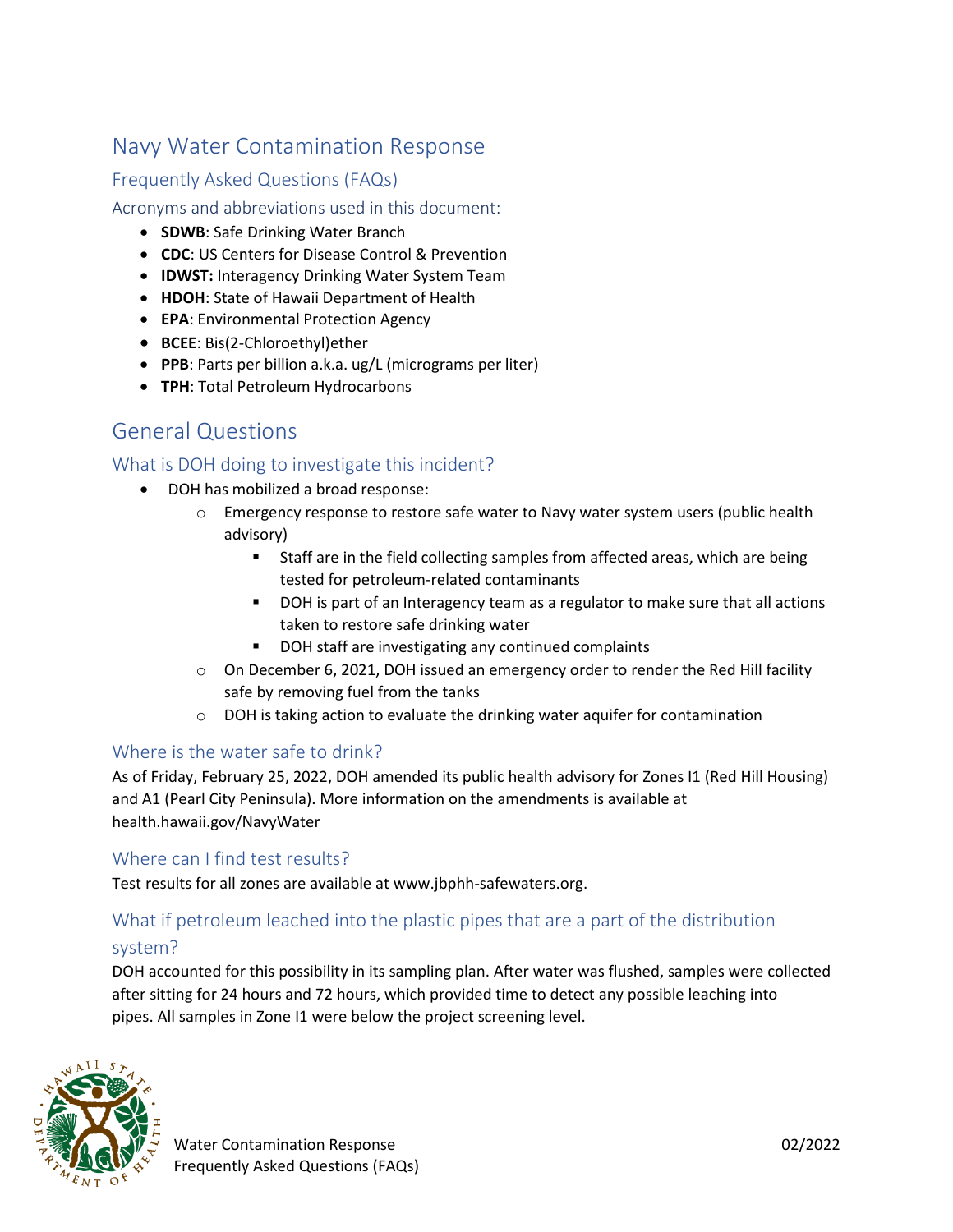## Why are only 10% of the military families' homes being tested as part of the process for amending the health advisory?

Our first obligation as DOH is to verify that the water is safe to drink. The IDWST's joint plan to draw samples from more than 900, or at least 10% of homes, and 100% of schools and child development centers on the overall Navy water system provides an accurate picture to confirm that the water in all homes and buildings is safe. Additional homes and buildings will be sampled as part of a long-term monitoring plan.

DOH's multiple lines of evidence evaluate sample data and how the Navy water system maintains operations to ensure safe drinking water. Home sampling is only one of five lines of evidence DOH evaluates.

The Red Hill Shaft has been disconnected from the drinking water system. Water to homes is coming from the Navy's Waiawa Shaft. That source water has been tested to verify that it is safe to drink. DOH and EPA oversaw flushing operations to verify that the Navy is following flushing and testing protocol to verify that contamination was removed from the drinking water system.

## What is the timeline to amend DOH's health advisory?

We admire the strength and patience of the families impacted by this crisis, and we're working to restore clean drinking water as quickly as possible. Our first obligation is to confirm that the water in those homes is safe to drink. There are two processes that require time: flushing out the Navy's system, and sampling and testing the water. Given the scale of this operation – millions of gallons of water, miles of pipes, and thousands of samples being tested in labs– it's taking longer than any of us would like. But for the safety of impacted families, we ask for their continued patience while we work as fast as we can within these constraints.

## Does boiling my water get rid of petroleum products that might be in my water?

No. All Navy water system homes under DOH's public health advisory should continue to avoid using tap water for drinking, cooking, or oral hygiene. This includes consumption by pets.

## How did DOH calculate the new cumulative 211 ppb TPH action level?

After conducting a risk-based analysis, DOH experts calculated that the TPH screening level for this emergency response should be a cumulative 211 ppb. This means that all three TPH ranges (diesel, oil, and gas) are added together to meet the 211 ppb. This level is more protective than DOH's initial screening level and all zones are being evaluated using the cumulative 211 ppb.

This is based on the US Environmental Protection Agency's risk assessment methodology and in accordance with DOH's Technical Guidance for Environmental Hazard Evaluation. The development of a risk-based action level involves using information about the specific chemical and predicted types of exposure to calculate a number below which health effects are not likely to occur.

Part of the process includes adding in extra safety buffers to account for exact details that are unknown by science. Levels of the chemical found in water above the risk-based action level do not mean that health effects will occur, but below the level is predicted to be safe. These risk-based action levels are



used to guide clean-ups of spills of hazardous chemicals.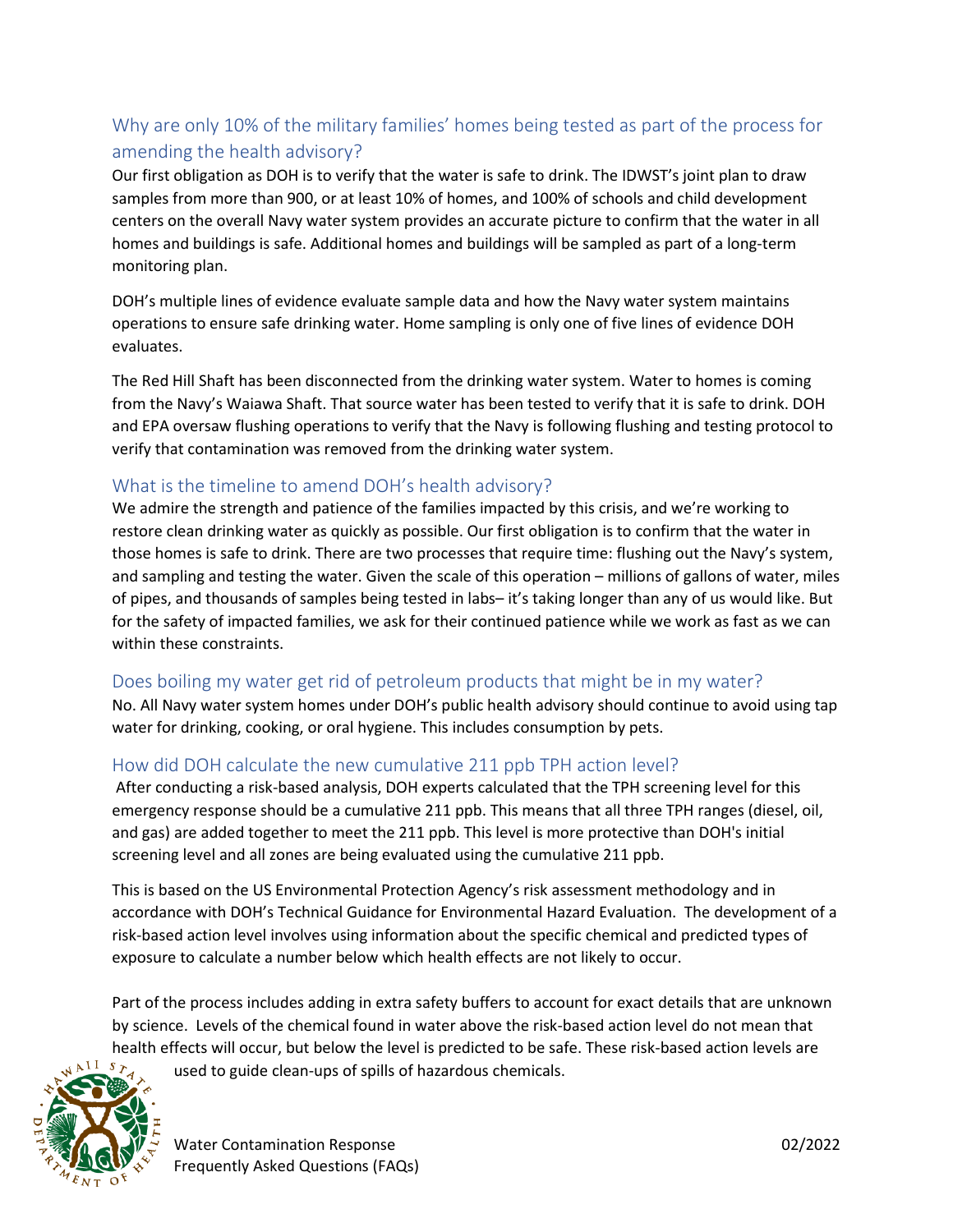DOH's environmental action levels are applied to sites across the state. However, for specific responses such as this one, DOH creates more specific criteria based on the nature of the event.

## What if I smell/taste fuel after returning home?

We understand that people are wary and remained concerned about the safety of their drinking water. Based on careful review of the data and detailed oversight, DOH is confident in the amendments of our health advisory.

We urge people to review the materials online that document the careful examination of how the system works, ensuring that contaminated water is no longer entering the system, and flushing and testing to make sure that no contamination remains in the system and to ask questions.

DOH's review ensured that no contamination was entering the distribution system from Waiawa Shaft, the only Navy source. If pressed for more detail: DOH prescribed flushing and sampling plans. DOH also required the Navy to provide a thorough accounting on how the distribution system and buildings were flushed. DOH reviewed all the data from samples taken after flushing of the homes and buildings.

Please contact DOH at 808-586-4258 or [sdwb@doh.hawaii.gov](mailto:sdwb@doh.hawaii.gov)

#### **US Navy:**

808-449-1979 808-448-3262 808-448-2557 808-448-2570 808-448-2583

#### **US Army:**

808-620-7938 or 808-620-7951

# What is included in DOH's investigation to show that the health advisory should be

#### amended?

All Navy water zones must meet five lines of evidence before DOH will amend its health advisory. Those lines of evidence are:

#### **Reported sources of contamination are contained**

• The Navy's Red Hill Shaft is physically disconnected from the Navy water system.

#### **Source water from the Waiawa Shaft is safe to drink**

Sample results show the water meets State and Federal regulations and project screening levels of the incident specific parameters.

#### **No additional contamination is occurring in the water system**

• A Cross Connection Control investigation shows the distribution system is protected, resulting in no additional sources of contamination.



#### **Water within the distribution system is safe to drink**

The zone flushing plan demonstrates the entire zone is flushed.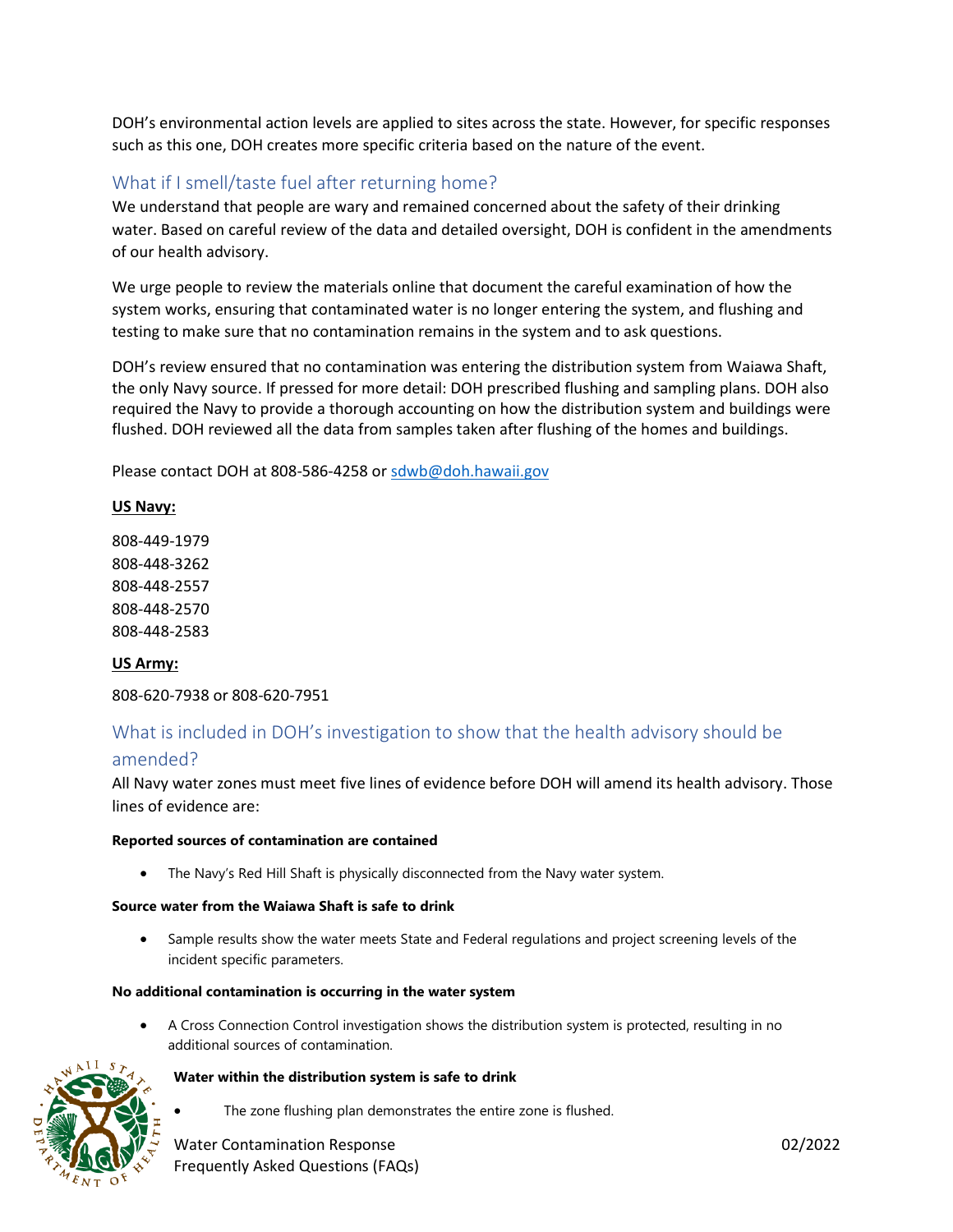- Sample results show the water in distribution system meets State and Federal regulations and project screening levels of the incident specific parameters.
- Drinking water does not show sheen, olfactory evidence, or other qualitative methods of petroleum.

#### **Water in homes/building plumbing is safe to drink**

- The Flushing Plan includes procedures to ensure no service connections will re-contaminate the distribution system.
- Samples were collected from homes and buildings three days after flushing. This stagnation period was built in to detect possible leaching of contaminants from pipes or other plumbing.
- Sample results show water in premise plumbing of homes/buildings meet State and Federal regulations and project screening levels of the incident specific parameters.

## Health and Symptoms

What are possible symptoms of petroleum exposure? Please see additional resource ["Petroleum Health](#page-5-0)  [Effects"](#page-5-0)

Discontinue water use, especially for cooking, drinking and oral hygiene. If you must use the water for bathing, open windows to increase ventilation/air flow, and use cold water instead of hot.

If you develop any severe symptoms, such as respiratory symptoms or fever, please seek urgent medical attention.

## What are the possible symptoms of petroleum exposure?

Health effects from exposure to petroleum in the drinking water will depend on the amount, how you were exposed and for how long, as well as other personal traits. People who are exposed to petroleum through ingestion (swallowing it) may experience stomach upset, nausea, vomiting, and diarrhea. Lightheadedness, headache and difficulty concentrating are also possible. Exposure of petroleum products to the skin such as through bathing may cause irritation, redness or peeling of the skin. Breathing the vapors from petroleum products (aka inhalational exposure) at high enough concentrations can cause respiratory symptoms such as difficulty breathing, coughing and a pneumonia like syndrome. If you develop respiratory problems or any other severe symptoms after exposure to petroleum contaminated water, please seek medical evaluation.

### Possible Symptoms

- Headache
- Gastrointestinal issues (diarrhea, stomach cramps, throwing up)
- **Dizziness**
- Nosebleeds
- **Lethargy**
- Skin issues (burning, rash)

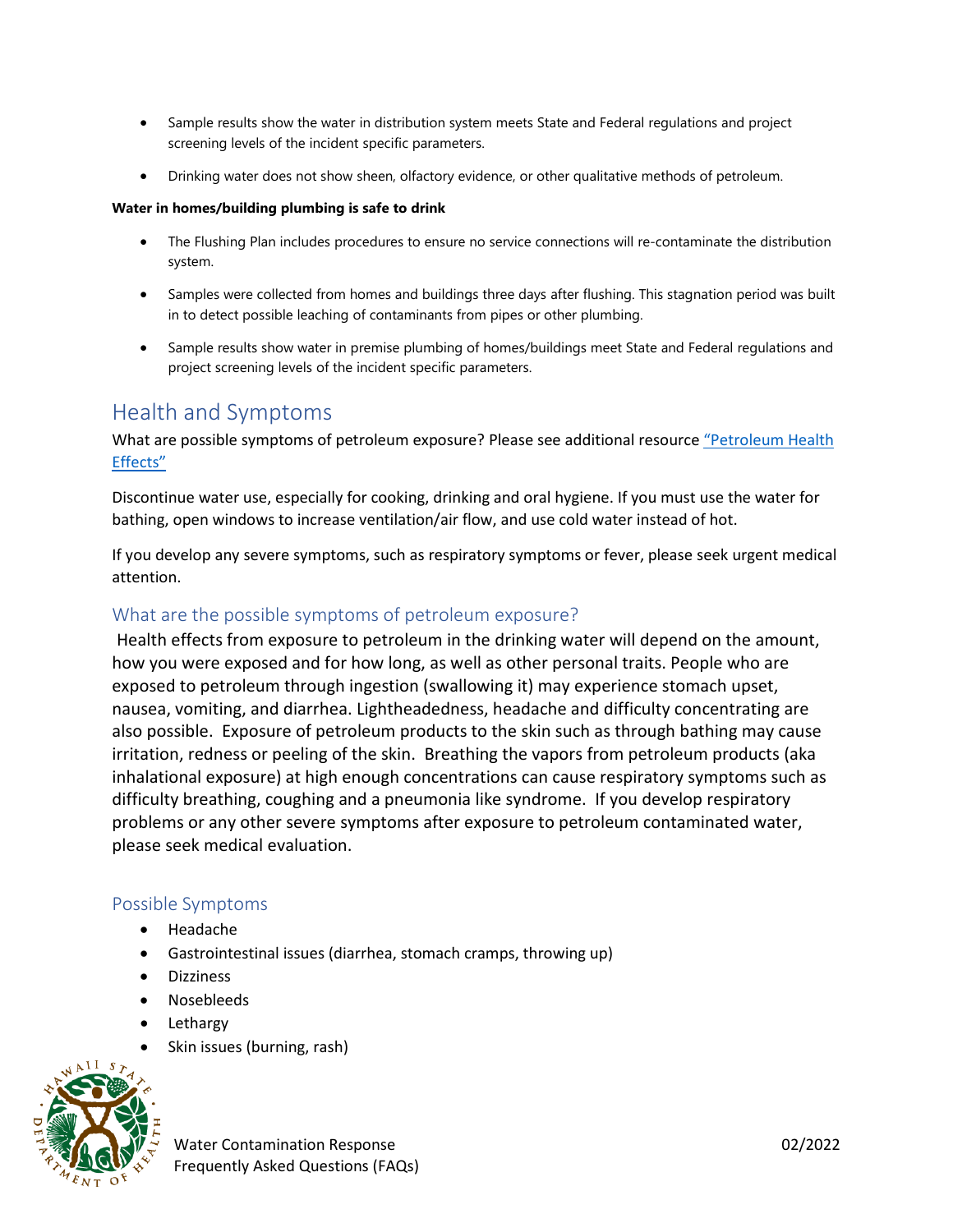## Pregnancy

In general, exposures to petroleum hydrocarbons are not known to have specific impacts on pregnant women, their pregnancies or their babies and potential health effects for pregnant women are expected to be the same as the general population.

However, because the exact contaminant is still unknown and it is important for pregnant women to be as healthy as possible during their pregnancy, we encourage pregnant women to follow the recommendations of not using the water.

## **Supplies**

## Compensation

Please contact your water purveyor regarding compensation

## Water supplies/availability

As much as possible, conserve water by discontinuing any non-essential water use (don't water your plants use paper goods so you don't have to wash dishes, hold off on doing laundry, etc.)

The Navy started sending out water buffalos/containers in certain areas since 12/01/2021. The Armed Forces Housing Advocates is also distributing water in various locations.

## Testing

### Testing Process

- There are different types of tests involved and special equipment used to provide accurate and precise results
- DOH samples are sent to Eurofins Scientific in Garden Grove, California for TPH testing

## Sampling Plan

The IDWST sampled 10% of homes and non-residential buildings. How can you be assured that all homes are safe?

The overall sampling plan was designed to achieve a 99% confidence level that 95% of the total population of houses and non-residential buildings do not exceed an action/screening level and are receiving safe drinking water.

Long term monitoring will also be conducted on various houses/buildings for the next 2 years. We expect to have data for over 6300 of the houses and buildings

578 samples at houses/buildings \* 3 months = 1734 samples in the Interim Long-Term Monitoring (for three months)

1151 samples at houses/buildings \* 4 periods = 4604 samples during the Long-Term Monitoring (4 –24 months where there are three 6-month periods and one 3-month periods)



### 6338 total

We expect to have data for over 5400 of the houses and schools/child development centers.